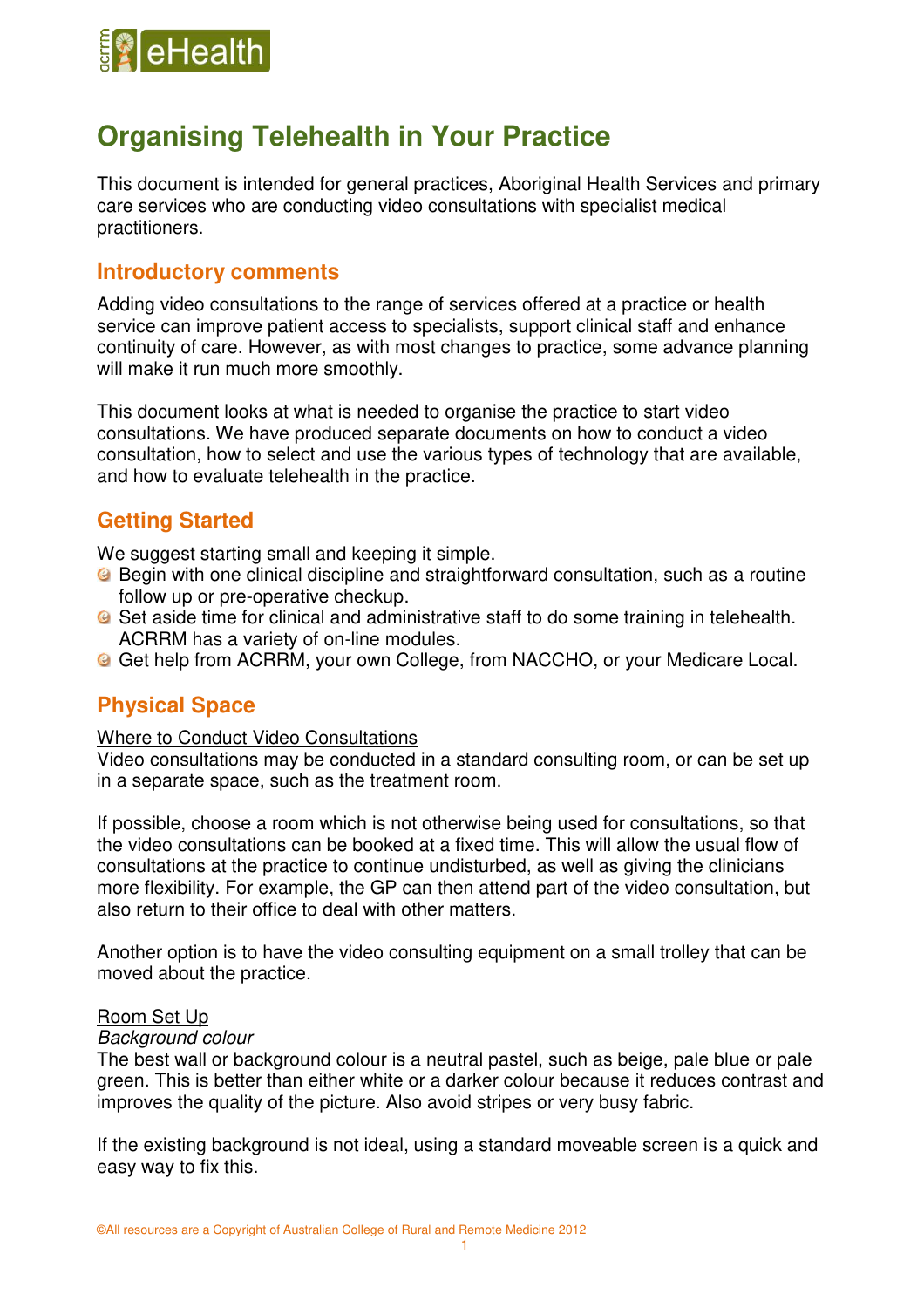

## *Low noise*

The quieter the better. Noisy air conditioning or traffic can seriously interfere with audio transmission.

# *Privacy*

People participating in a video consultation may need to talk more loudly than usual, so it is important that they cannot be overheard. Particularly when using a room that is not usually a consulting room. Use the ACRRM telehealth privacy hanger on the door.

## *Chair placement*

If more than one person needs to be seen at a time, the chairs will need to be placed close together to fit into the camera range.

# **Health Care Staff**

There are Medicare rebates for the following types of staff to be physically present with the patient to assist with the video consultation:

- **G** GP or other Medical Practitioner
- <sup>©</sup> Practice Nurse
- *G* Nurse Practitioner
- **G** Aboriginal Health Worker
- **C** Midwife

Only one person can claim a rebate for doing this.

## Which staff member should attend the video consultation?

The answer is likely to depend on the patient and their clinical condition; if the patient has complex or difficult issues and the doctor would like advice on diagnosis or management from the specialist then having the doctor participate in a video consultation is a good way of achieving this.

If the patient is a routine case who is attending a regular follow up visit with the specialist, then the practice nurse could assist the patient.

# **Patients**

# Selecting patients for telehealth

*Telehealth is beneficial for:* 

- <sup>2</sup> patients who cannot access specialist services because they are elderly, frail, have a disability, or have personal, caring or family responsibilities which prevent them from attending.
- patients who will benefit clinically from accessing specialist services in a timely fashion.
- patients who for whom telehealth is a substantial convenience, saving many hours and sometimes days of travel for a brief appointment.
- **a** patients who either do not need a physical examination from the specialist, or the clinician with the patient can undertake this adequately.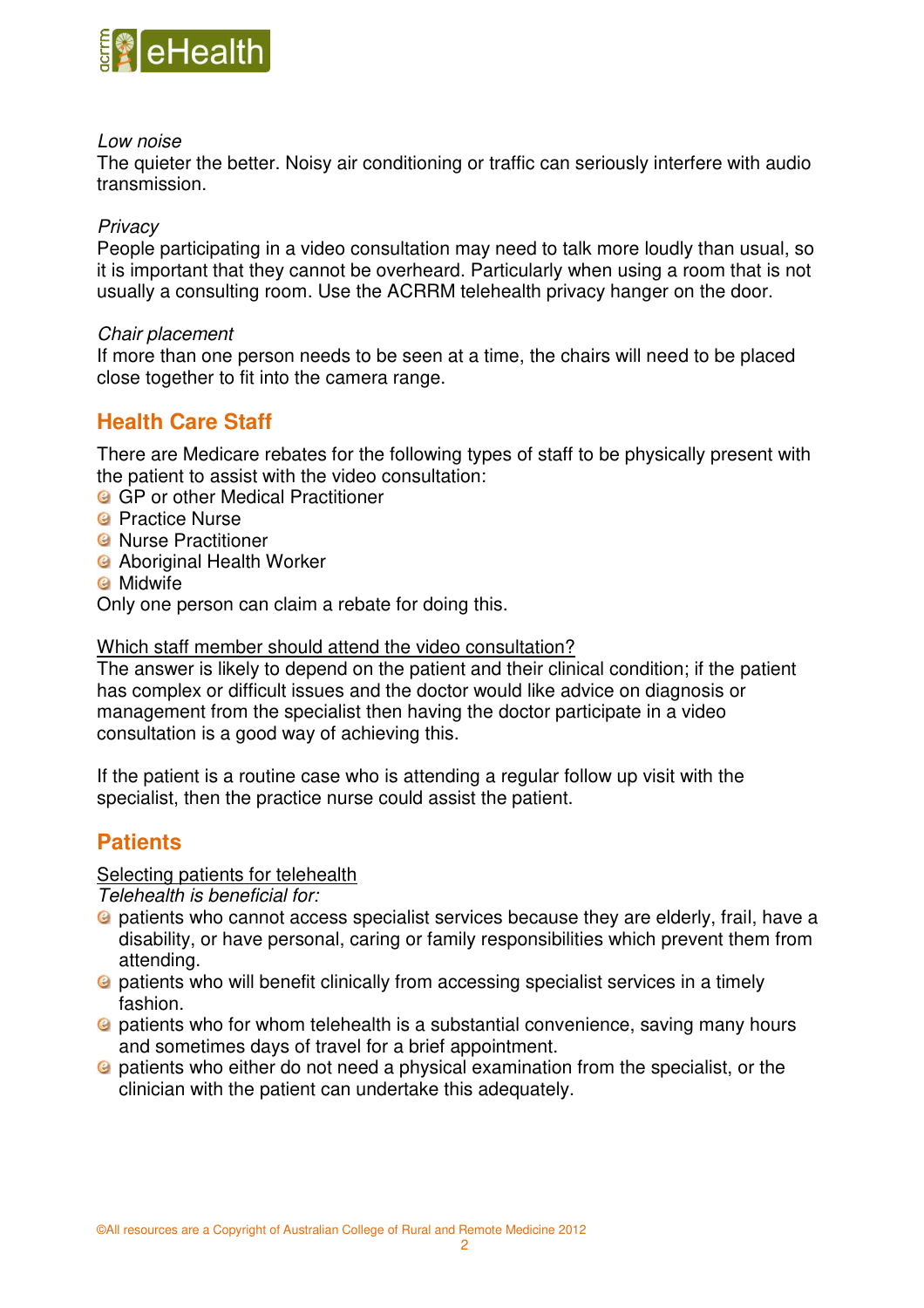

# *Some patients might have a problem with telehealth*

Patients for whom a video consultation may be difficult are listed below, with suggestions for working around the issues:

- patients who are very deaf. The audio quality even with a good speaker is not as good as being physically present. However, the staff member assisting the patient can repeat what the distant specialist has said. Do not leave these patients alone with the specialist, because the consultation will quickly grind to a halt.
- *C* patients with little English: same as above.
- chaotic families, such as children running around the consulting room trying to grab the equipment. Distractions such as these are difficult enough for an in-person consultation, but are even harder for a video consultation. Where possible, ask the family to only bring the child who is the subject of the consultation.

#### Consent to video consultations

In general, ACRRM recommends that patients are given an information sheet about telehealth and then asked verbally if they wish to see a specialist by video consultation.

However, we recommend written consent if any part of the consultation will be recorded. More information on patient consent is available from the Telehealth Informed Consent form.

### Evaluation of video consultations

Because video consultations are new to most clinicians and patients, we recommend asking patients to fill out a structured feedback form. This will provide information for the practice to review the use of telehealth and guide future decisions.

A telehealth audit has also been developed by ACRRM so that clinicians can take a more in-depth look at their video consulting practice and collect PDP points.

# **Specialists**

The combination of telehealth and National Registration has greatly expanded the number and range of specialists that are available to see your patients. Specialists who are available to consult by telehealth can be found in the ACRRM provider directory.

However, ACRRM recommends that wherever possible existing referral pathways are maintained, by referring to specialists who have an ongoing relationship with your patients and your health service, and whom the patient could see in person if this was necessary.

Also consider whether or not the patient will need to see the specialist on a regular basis. If the telehealth referral is for a one-off assessment or second opinion, the location of the specialist is less important.

# **Bookings and Administration**

### **Bookings**

Practice staff need to know which consultations will be by telehealth, so that they can book the room, the equipment, the clinician with the patient, and the distant clinician as a single event.